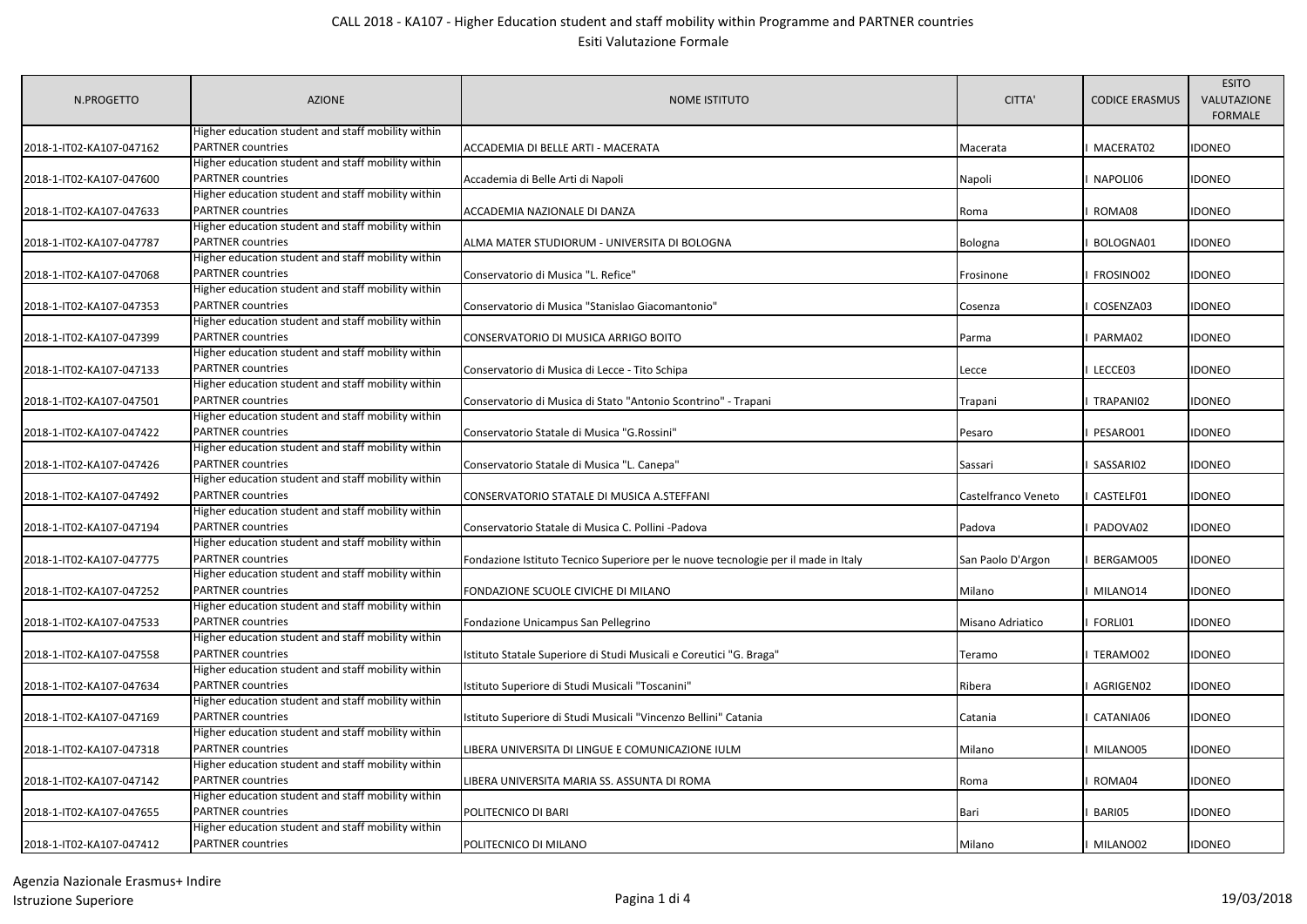| N.PROGETTO               | <b>AZIONE</b>                                                           | <b>NOME ISTITUTO</b>                                                  | CITTA'         | <b>CODICE ERASMUS</b> | <b>ESITO</b><br>VALUTAZIONE<br><b>FORMALE</b> |
|--------------------------|-------------------------------------------------------------------------|-----------------------------------------------------------------------|----------------|-----------------------|-----------------------------------------------|
|                          | Higher education student and staff mobility within<br>PARTNER countries |                                                                       |                |                       |                                               |
| 2018-1-IT02-KA107-047842 | Higher education student and staff mobility within                      | POLITECNICO DI TORINO                                                 | Torino         | TORINO02              | idoneo                                        |
| 2018-1-IT02-KA107-047227 | PARTNER countries                                                       |                                                                       |                | ROMA25                | idoneo                                        |
|                          | Higher education student and staff mobility within                      | Rome University of Fine Arts                                          | Roma           |                       |                                               |
| 2018-1-IT02-KA107-047916 | PARTNER countries                                                       | Saint Louis Music Center Srl                                          | Roma           | ROMA30                | IDONEO                                        |
|                          | Higher education student and staff mobility within                      |                                                                       |                |                       |                                               |
| 2018-1-IT02-KA107-047798 | <b>PARTNER</b> countries                                                | SCUOLA SUPERIORE DI STUDI UNIVERSITARI E DI PERFEZIONAMENTO SANT'ANNA | Pisa           | PISA03                | <b>IDONEO</b>                                 |
|                          | Higher education student and staff mobility within                      |                                                                       |                |                       |                                               |
| 2018-1-IT02-KA107-047469 | <b>PARTNER countries</b>                                                | Siena Jazz - Accademia Nazionale del Jazz                             | Siena          | SIENA05               | IDONEO                                        |
|                          | Higher education student and staff mobility within                      |                                                                       |                |                       |                                               |
| 2018-1-IT02-KA107-046958 | <b>PARTNER</b> countries                                                | <b>SSML VITTORIA</b>                                                  | Torino         | TORINO12              | IDONEO                                        |
|                          | Higher education student and staff mobility within                      |                                                                       |                |                       |                                               |
| 2018-1-IT02-KA107-047719 | PARTNER countries                                                       | Uniformazione S.R.L.                                                  | Vicenza        | VICENZA02             | idoneo                                        |
|                          | Higher education student and staff mobility within                      |                                                                       |                |                       |                                               |
| 2018-1-IT02-KA107-047773 | <b>PARTNER</b> countries                                                | UNIMED - UNIONE DELLE UNIVERSITA DEL MEDITERRANEO                     | Roma           | Consortia             | idoneo                                        |
|                          | Higher education student and staff mobility within                      |                                                                       |                |                       |                                               |
| 2018-1-IT02-KA107-047530 | <b>PARTNER countries</b>                                                | UNIVERSITA CA' FOSCARI VENEZIA                                        | Venezia        | VENEZIA01             | idoneo                                        |
|                          | Higher education student and staff mobility within                      |                                                                       |                |                       |                                               |
| 2018-1-IT02-KA107-047851 | PARTNER countries                                                       | UNIVERSITA CAMPUS BIO MEDICO DI ROMA                                  | Roma           | ROMA14                | <b>IDONEO</b>                                 |
|                          | Higher education student and staff mobility within                      |                                                                       |                |                       |                                               |
| 2018-1-IT02-KA107-047382 | PARTNER countries                                                       | UNIVERSITA CATTOLICA DEL SACRO CUORE                                  | Milano         | MILANO03              | <b>IDONEO</b>                                 |
|                          | Higher education student and staff mobility within                      |                                                                       |                |                       |                                               |
| 2018-1-IT02-KA107-047580 | <b>PARTNER</b> countries                                                | UNIVERSITA DEGLI STUDI DEL MOLISE                                     | Campobasso     | CAMPOBA01             | <b>IDONEO</b>                                 |
|                          | Higher education student and staff mobility within                      |                                                                       |                |                       |                                               |
| 2018-1-IT02-KA107-047213 | PARTNER countries                                                       | UNIVERSITA DEGLI STUDI DEL SANNIO                                     | Benevento      | BENEVEN02             | idoneo                                        |
|                          | Higher education student and staff mobility within                      |                                                                       |                |                       |                                               |
| 2018-1-IT02-KA107-047425 | PARTNER countries                                                       | UNIVERSITA DEGLI STUDI DELLA BASILICATA                               | Potenza        | POTENZA01             | <b>IDONEO</b>                                 |
|                          | Higher education student and staff mobility within                      |                                                                       |                |                       |                                               |
| 2018-1-IT02-KA107-047822 | PARTNER countries                                                       | UNIVERSITA DEGLI STUDI DELLA TUSCIA                                   | Viterbo        | VITERBO01             | IDONEO                                        |
|                          | Higher education student and staff mobility within                      |                                                                       |                |                       |                                               |
| 2018-1-IT02-KA107-047190 | PARTNER countries                                                       | UNIVERSITA DEGLI STUDI DELL'AQUILA                                    | L'Aquila       | L-AQUIL01             | IDONEO                                        |
|                          | Higher education student and staff mobility within                      |                                                                       |                |                       |                                               |
| 2018-1-IT02-KA107-047891 | PARTNER countries<br>Higher education student and staff mobility within | UNIVERSITA DEGLI STUDI DELL'INSUBRIA                                  | Varese         | VARESE02              | IDONEO                                        |
| 2018-1-IT02-KA107-047638 | PARTNER countries                                                       | UNIVERSITA' DEGLI STUDI DI BERGAMO                                    |                |                       | IDONEO                                        |
|                          | Higher education student and staff mobility within                      |                                                                       | Bergamo        | BERGAMO01             |                                               |
| 2018-1-IT02-KA107-047812 | PARTNER countries                                                       | UNIVERSITA DEGLI STUDI DI BRESCIA                                     | <b>Brescia</b> | BRESCIA01             | <b>IDONEO</b>                                 |
|                          | Higher education student and staff mobility within                      |                                                                       |                |                       |                                               |
| 2018-1-IT02-KA107-047893 | PARTNER countries                                                       | UNIVERSITA DEGLI STUDI DI CAGLIARI                                    | Cagliari       | CAGLIAR01             | <b>IDONEO</b>                                 |
|                          | Higher education student and staff mobility within                      |                                                                       |                |                       |                                               |
| 2018-1-IT02-KA107-047381 | PARTNER countries                                                       | UNIVERSITA DEGLI STUDI DI CAMERINO                                    | Camerino       | CAMERIN01             | <b>IDONEO</b>                                 |
|                          | Higher education student and staff mobility within                      |                                                                       |                |                       |                                               |
| 2018-1-IT02-KA107-047831 | PARTNER countries                                                       | UNIVERSITA DEGLI STUDI DI CASSINO E DEL LAZIO MERIDIONALE             | Cassino        | CASSINO01             | idoneo                                        |
|                          | Higher education student and staff mobility within                      |                                                                       |                |                       |                                               |
| 2018-1-IT02-KA107-047455 | <b>PARTNER</b> countries                                                | UNIVERSITA DEGLI STUDI DI CATANIA                                     | Catania        | CATANIA01             | <b>IDONEO</b>                                 |
|                          |                                                                         |                                                                       |                |                       |                                               |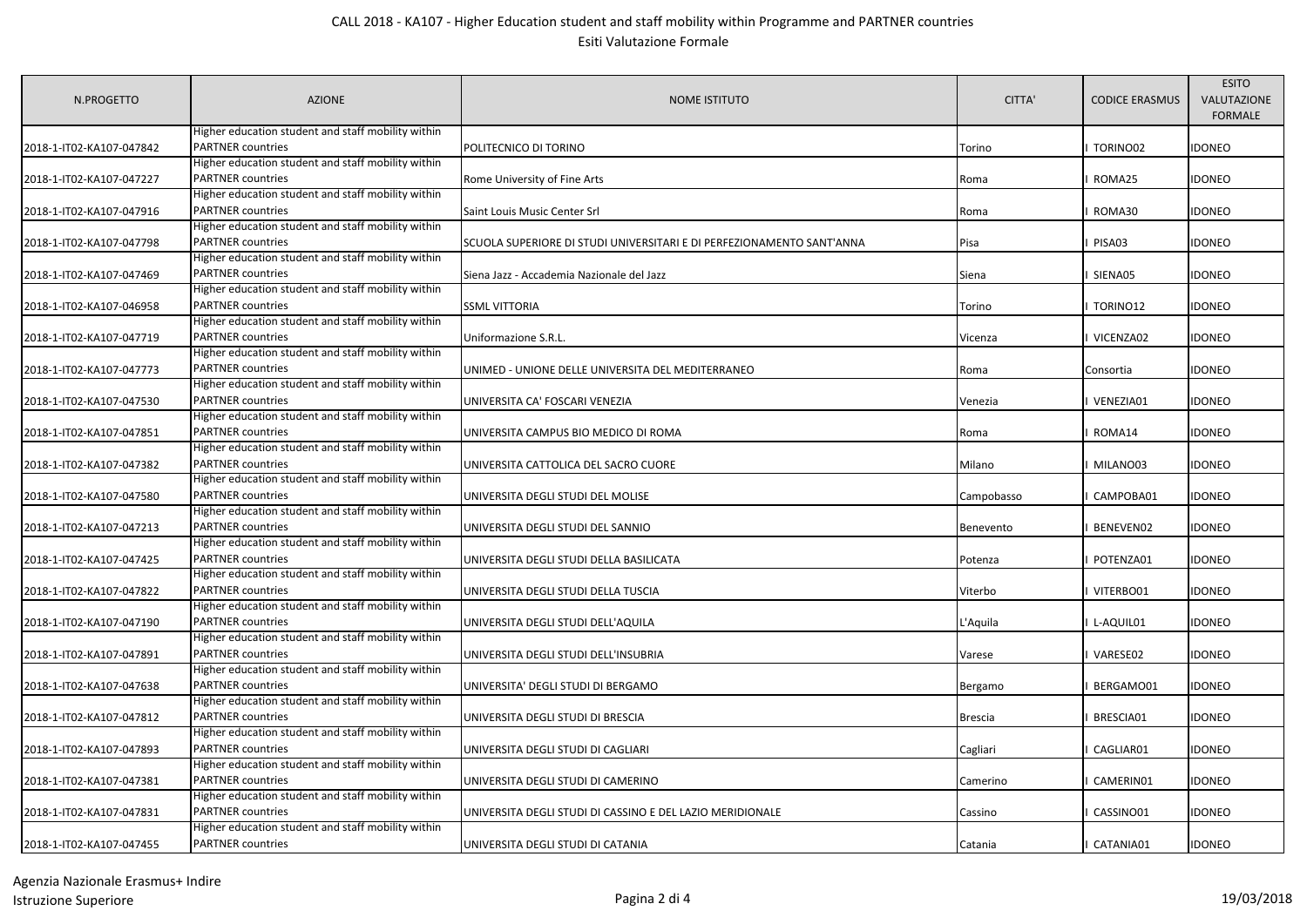| N.PROGETTO               | <b>AZIONE</b>                                                           | <b>NOME ISTITUTO</b>                             | CITTA'   | <b>CODICE ERASMUS</b> | <b>ESITO</b><br>VALUTAZIONE<br><b>FORMALE</b> |
|--------------------------|-------------------------------------------------------------------------|--------------------------------------------------|----------|-----------------------|-----------------------------------------------|
|                          | Higher education student and staff mobility within                      |                                                  |          |                       |                                               |
| 2018-1-IT02-KA107-047843 | <b>PARTNER</b> countries                                                | UNIVERSITA DEGLI STUDI DI FIRENZE                | Firenze  | FIRENZE01             | <b>IDONEO</b>                                 |
|                          | Higher education student and staff mobility within<br>PARTNER countries |                                                  |          |                       |                                               |
| 2018-1-IT02-KA107-047186 | Higher education student and staff mobility within                      | UNIVERSITA DEGLI STUDI DI FOGGIA                 | Foggia   | FOGGIA03              | <b>IDONEO</b>                                 |
| 2018-1-IT02-KA107-047166 | <b>PARTNER</b> countries                                                | UNIVERSITA DEGLI STUDI DI GENOVA                 | Genova   | GENOVA01              | <b>IDONEO</b>                                 |
|                          | Higher education student and staff mobility within                      |                                                  |          |                       |                                               |
| 2018-1-IT02-KA107-046984 | PARTNER countries                                                       | UNIVERSITA DEGLI STUDI DI MACERATA               | Macerata | MACERAT01             | idoneo                                        |
|                          | Higher education student and staff mobility within                      |                                                  |          |                       |                                               |
| 2018-1-IT02-KA107-047799 | <b>PARTNER</b> countries                                                | UNIVERSITA DEGLI STUDI DI MESSINA                | Messina  | MESSINA01             | idoneo                                        |
|                          | Higher education student and staff mobility within                      |                                                  |          |                       |                                               |
| 2018-1-IT02-KA107-047876 | PARTNER countries                                                       | UNIVERSITA DEGLI STUDI DI MILANO                 | Milano   | MILANO01              | idoneo                                        |
|                          | Higher education student and staff mobility within                      |                                                  |          |                       |                                               |
| 2018-1-IT02-KA107-047554 | <b>PARTNER countries</b>                                                | UNIVERSITA' DEGLI STUDI DI MILANO-BICOCCA        | Milano   | MILANO16              | <b>IDONEO</b>                                 |
|                          | Higher education student and staff mobility within                      |                                                  |          |                       |                                               |
| 2018-1-IT02-KA107-047806 | <b>PARTNER countries</b>                                                | UNIVERSITA DEGLI STUDI DI MODENA E REGGIO EMILIA | Modena   | MODENA01              | idoneo                                        |
|                          | Higher education student and staff mobility within                      |                                                  |          |                       |                                               |
| 2018-1-IT02-KA107-047511 | PARTNER countries                                                       | UNIVERSITA DEGLI STUDI DI NAPOLI FEDERICO II.    | Napoli   | NAPOLI01              | idoneo                                        |
|                          | Higher education student and staff mobility within                      |                                                  |          |                       |                                               |
| 2018-1-IT02-KA107-047460 | <b>PARTNER countries</b>                                                | UNIVERSITA DEGLI STUDI DI NAPOLI L'ORIENTALE     | Napoli   | NAPOLI02              | <b>IDONEO</b>                                 |
|                          | Higher education student and staff mobility within                      |                                                  |          |                       |                                               |
| 2018-1-IT02-KA107-047813 | PARTNER countries                                                       | UNIVERSITA DEGLI STUDI DI NAPOLI PARTHENOPE      | Napoli   | NAPOLI03              | <b>IDONEO</b>                                 |
|                          | Higher education student and staff mobility within                      |                                                  |          |                       |                                               |
| 2018-1-IT02-KA107-047821 | PARTNER countries                                                       | UNIVERSITA DEGLI STUDI DI PADOVA                 | Padova   | PADOVA01              | <b>IDONEO</b>                                 |
|                          | Higher education student and staff mobility within                      |                                                  |          |                       |                                               |
| 2018-1-IT02-KA107-047559 | PARTNER countries                                                       | UNIVERSITA DEGLI STUDI DI PALERMO                | Palermo  | PALERMO01             | idoneo                                        |
|                          | Higher education student and staff mobility within                      |                                                  |          |                       |                                               |
| 2018-1-IT02-KA107-047875 | PARTNER countries                                                       | UNIVERSITA DEGLI STUDI DI PARMA                  | Parma    | PARMA01               | <b>IDONEO</b>                                 |
|                          | Higher education student and staff mobility within                      |                                                  |          |                       |                                               |
| 2018-1-IT02-KA107-047918 | PARTNER countries                                                       | UNIVERSITA DEGLI STUDI DI PAVIA                  | Pavia    | PAVIA01               | <b>IDONEO</b>                                 |
|                          | Higher education student and staff mobility within                      |                                                  |          |                       |                                               |
| 2018-1-IT02-KA107-047527 | PARTNER countries<br>Higher education student and staff mobility within | UNIVERSITA DEGLI STUDI DI PERUGIA                | Perugia  | PERUGIA01             | <b>IDONEO</b>                                 |
| 2018-1-IT02-KA107-047556 | PARTNER countries                                                       | UNIVERSITA DEGLI STUDI DI ROMA FORO ITALICO      | Roma     | ROMA05                | idoneo                                        |
|                          | Higher education student and staff mobility within                      |                                                  |          |                       |                                               |
| 2018-1-IT02-KA107-047852 | PARTNER countries                                                       | UNIVERSITA DEGLI STUDI DI ROMA LA SAPIENZA       | Roma     | ROMA01                | <b>IDONEO</b>                                 |
|                          | Higher education student and staff mobility within                      |                                                  |          |                       |                                               |
| 2018-1-IT02-KA107-047581 | <b>PARTNER</b> countries                                                | UNIVERSITA DEGLI STUDI DI ROMA TOR VERGATA       | Roma     | ROMA02                | <b>IDONEO</b>                                 |
|                          | Higher education student and staff mobility within                      |                                                  |          |                       |                                               |
| 2018-1-IT02-KA107-047919 | PARTNER countries                                                       | UNIVERSITA DEGLI STUDI DI SALERNO                | Salerno  | SALERNO01             | <b>IDONEO</b>                                 |
|                          | Higher education student and staff mobility within                      |                                                  |          |                       |                                               |
| 2018-1-IT02-KA107-047494 | PARTNER countries                                                       | UNIVERSITA DEGLI STUDI DI SASSARI                | Sassari  | SASSARI01             | <b>IDONEO</b>                                 |
|                          | Higher education student and staff mobility within                      |                                                  |          |                       |                                               |
| 2018-1-IT02-KA107-047459 | PARTNER countries                                                       | UNIVERSITA' DEGLI STUDI DI SIENA                 | Siena    | SIENA01               | IDONEO                                        |
|                          | Higher education student and staff mobility within                      |                                                  |          |                       |                                               |
| 2018-1-IT02-KA107-047747 | <b>PARTNER countries</b>                                                | UNIVERSITA DEGLI STUDI DI TERAMO                 | Teramo   | TERAMO01              | <b>IDONEO</b>                                 |